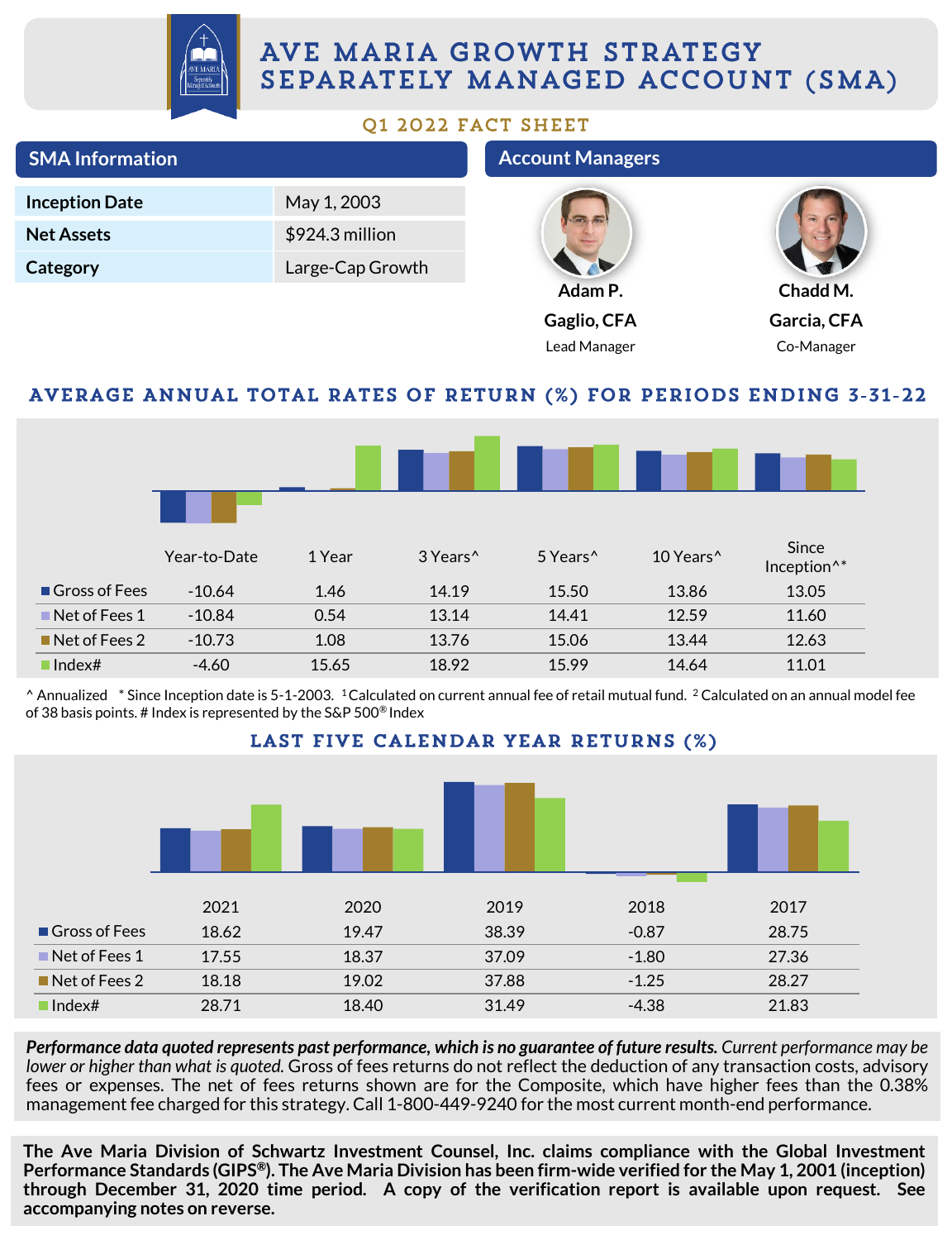## AVE MARIA GROWTH STRATEGY SEPARATELY MANAGED ACCOUNT (SMA) Q1 2022 FACT SHEET

*Ave Maria Growth Strategy invests primarily in common stocks of companies believed by the Adviser to offer above-average potential for growth in revenues, profits and cash flow. The goal is long-term capital appreciation. The managers may invest in companies of all sizes.*

| Our moral screens eliminate companies engaged in:<br>1.<br>Copart, Inc.<br>6.1% |  |
|---------------------------------------------------------------------------------|--|
| 2.<br><b>Microsoft Corporation</b><br>6.0%                                      |  |
| 3. Texas Instruments, Inc.<br>5.9%                                              |  |
| <b>ABORTION</b><br>4. Visa, Inc. Class A<br>5.5%                                |  |
| 5. Mastercard Incorporated<br>5.5%<br><b>PORNOGRAPHY</b>                        |  |
| <sup>6.</sup> HEICO Corporation - Class A<br>4.7%                               |  |
| <sup>7.</sup> Brookfield Asset Management, Inc.<br>4.4%<br><b>EMBRYONIC</b>     |  |
| <b>STEM CELL RESEARCH</b><br>8. S&P Global, Inc.<br>4.3%                        |  |
| 9. AptarGroup, Inc.<br>4.1%<br>POLICIES UNDERMINING THE                         |  |
| <b>SACRAMENT OF MARRIAGE</b><br>10. APi Group Corporation<br>4.1%               |  |

| <b>Portfolio Statistics*</b>  |                |
|-------------------------------|----------------|
| <b>Number of Holdings</b>     | 31             |
| <b>Average Market Cap</b>     | \$51.8 billion |
| <b>Price/Earnings Ratio</b>   | 24.6x          |
| <b>Annual Turnover (2021)</b> | 25%            |

#### **Investment Philosophy Sell Discipline**

The strategy's investments are monitored in relation to the Adviser's criteria for a growth company. Generally, stocks are purchased with the intent to hold them for three years or more. However, when a company no longer meets the Adviser's investment standards, it is sold regardless of the time held in the portfolio.

### **Buy Discipline**

The Adviser favors companies with one or more of the following attributes:

- Potential for above-average earnings growth
- $\blacksquare$  Pricing power
- Sound balance sheet
- **Sustainable competitive advantage and leading market** position
- Reasonable valuation

Stocks are sold when:

- Price exceeds our estimate of intrinsic value
- Company fails to achieve expected financial results
- **Economic factors or competitive developments** adversely impair the company's value
- **Company becomes a violator of any moral screen** established by the Catholic Advisory Board

\* Supplemental portfolio information. Holdings subject to change at any time.

The investment performance assumes reinvestment of dividends and capital gains distributions. The S&P 500® Index is a capitalization weighted unmanaged index of 500 widely traded stocks, created by Standard & Poor's. The index is considered to represent the performance of the stock market<br>in general. Indexes do not incur fees and it is not possible to invest dir

Past performance is not a guarantee of future results. Performance can be affected by market and investment style risk. The account's investments in small- and mid-capitalization companies could experience greater volatility than investments in large-capitalization companies.

The Ave Maria Division was established in April 2001 and is a division of Schwartz Investment Counsel, Inc., which was established in 1980. The Ave Maria Division became GIPS compliant in February 2009. The Ave Maria Division has a Catholic Advisory Board that reviews the companies selected<br>for investment to ensure the companies operate in a way that is consistent wi Ave Maria Division is responsible for all accounts under Schwartz Investment Counsel, Inc. that are managed according to the Catholic mandate as<br>defined by the Ave Maria Division's Catholic Advisory Board. For GIPS purpose **out to clients and potential clients as a distinct business entity.**

**Prospective investors should consider the account's investment objectives and risks carefully before investing.**

### **AVEMARIASMA.COM**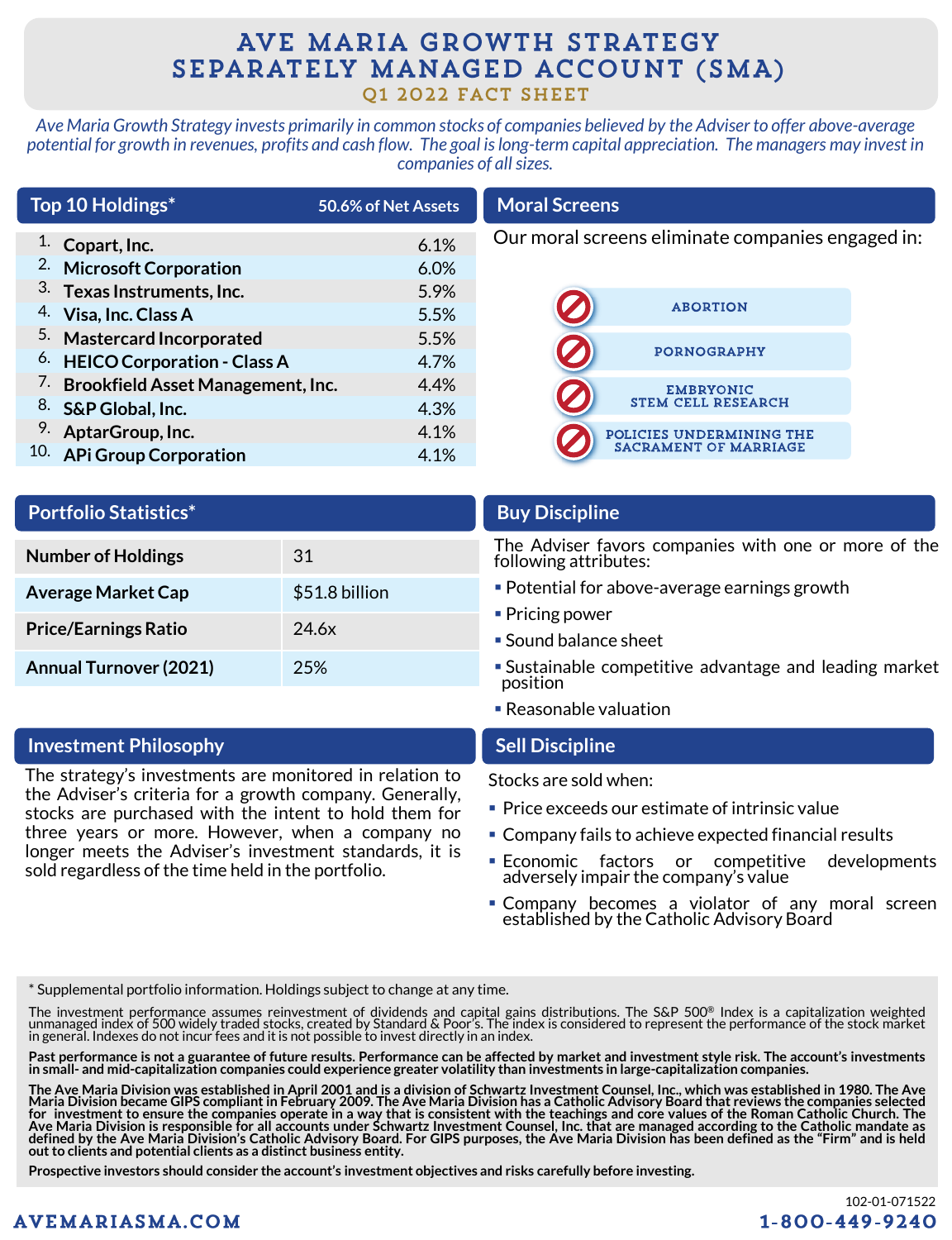

# **AVE MARIA GROWTH COMPOSITE**

#### 01 2022 RATES OF RETURN

#### CALENDAR YEAR RATES OF RETURN

#### **Ave Maria Composite Performance**

| Year  | $ G$ ross of Fees $ $ Net of Fees $^1$ |           | Net of Fees <sup>2</sup> | $S\&P 500^{\circledR}$<br><b>Index</b> | 3-Year<br><b>Standard</b><br><b>Deviation</b><br><b>Composite</b> | 3-Year<br><b>Standard</b><br><b>Deviation</b><br><b>Benchmark</b> | Number of<br><b>Portfolios</b> | <b>Total</b><br>Composite<br><b>Assets</b> | <b>Total Firm</b><br><b>Assets</b> |
|-------|----------------------------------------|-----------|--------------------------|----------------------------------------|-------------------------------------------------------------------|-------------------------------------------------------------------|--------------------------------|--------------------------------------------|------------------------------------|
|       |                                        |           |                          |                                        |                                                                   |                                                                   |                                | (USD<br>million)                           | (USD million)                      |
| 2003* | 24.63%                                 | 23.40%    | 24.33%                   | 22.82%                                 | na                                                                | na                                                                | $~<$ 5                         | 15.1                                       | 192.3                              |
| 2004  | 23.29%                                 | 21.47%    | 22.83%                   | 10.88%                                 | na                                                                | na                                                                | < 5                            | 51.2                                       | 338.2                              |
| 2005  | 1.85%                                  | 0.34%     | 1.46%                    | 4.91%                                  | na                                                                | na                                                                | < 5                            | 63.6                                       | 400                                |
| 2006  | 17.49%                                 | 15.76%    | 17.06%                   | 15.79%                                 | 9.24%                                                             | 6.92%                                                             | < 5                            | 85.2                                       | 437.2                              |
| 2007  | 13.30%                                 | 11.61%    | 12.87%                   | 5.49%                                  | 9.11%                                                             | 7.79%                                                             | < 5                            | 116.7                                      | 508.9                              |
| 2008  | $-31.08%$                              | $-32.10%$ | $-31.35%$                | $-37.00%$                              | 15.61%                                                            | 15.29%                                                            | < 5                            | 83.9                                       | 337.1                              |
| 2009  | 28.34%                                 | 26.44%    | 27.87%                   | 26.46%                                 | 19.08%                                                            | 19.91%                                                            | < 5                            | 115.6                                      | 460.5                              |
| 2010  | 28.36%                                 | 26.45%    | 27.88%                   | 15.06%                                 | 22.05%                                                            | 22.16%                                                            | < 5                            | 147.4                                      | 573.8                              |
| 2011  | 2.04%                                  | 0.53%     | 1.65%                    | 2.11%                                  | 19.50%                                                            | 18.97%                                                            | < 5                            | 162.1                                      | 712.5                              |
| 2012  | 16.43%                                 | 14.71%    | 16.00%                   | 16.00%                                 | 17.11%                                                            | 15.30%                                                            | < 5                            | 198.7                                      | 867.5                              |
| 2013  | 33.38%                                 | 31.49%    | 32.88%                   | 32.39%                                 | 13.86%                                                            | 12.11%                                                            | < 5                            | 285.1                                      | 1483.4                             |
| 2014  | 8.89%                                  | 7.50%     | 8.48%                    | 13.69%                                 | 10.67%                                                            | 9.10%                                                             | < 5                            | 303.8                                      | 1672.4                             |
| 2015  | $-1.55%$                               | $-2.70%$  | $-1.93%$                 | 1.38%                                  | 11.19%                                                            | 10.62%                                                            | < 5                            | 300.1                                      | 1752.9                             |
| 2016  | 13.39%                                 | 12.07%    | 12.97%                   | 11.96%                                 | 10.89%                                                            | 10.74%                                                            | < 5                            | 351.1                                      | 1919.1                             |
| 2017  | 28.75%                                 | 27.36%    | 28.27%                   | 21.83%                                 | 9.81%                                                             | 10.06%                                                            | < 5                            | 482.5                                      | 2322.6                             |
| 2018  | $-0.87%$                               | $-1.80%$  | $-1.25%$                 | -4.38%                                 | 11.13%                                                            | 10.96%                                                            | < 5                            | 577.8                                      | 2185.4                             |
| 2019  | 38.39%                                 | 37.09%    | 37.88%                   | 31.49%                                 | 11.91%                                                            | 12.10%                                                            | < 5                            | 854.8                                      | 2799.0                             |
| 2020  | 19.47%                                 | 18.37%    | 19.02%                   | 18.40%                                 | 19.65%                                                            | 18.80%                                                            | < 5                            | 948.7                                      | 2792.2                             |
| 2021  | 18.62%                                 | 17.55%    | 18.18%                   | 28.71%                                 | 18.64%                                                            | 17.41%                                                            | < 5                            | 1066.3                                     | 3238.6                             |
|       | <b>AITPRACE AMINITAT</b>               |           |                          |                                        |                                                                   | <b>TOTAL DATTS OF BETHOM /00 FOR BEBIODS FMBIMS 7</b>             |                                |                                            | רר דל                              |

AVERAGE ANNUAL TOTAL RATES OF RETURN (%) FOR PERIODS ENDING 3-31-22



|                              | Year-to-Date | 1 Year | 3 Years <sup>^</sup> | 5 Years <sup>^</sup> | 10 Years <sup>^</sup> | Since<br>Inception <sup>^*</sup> |
|------------------------------|--------------|--------|----------------------|----------------------|-----------------------|----------------------------------|
| Gross of Fees                | $-10.64$     | 1.46   | 14.19                | 15.50                | 13.86                 | 13.05                            |
| $\blacksquare$ Net of Fees 1 | $-10.84$     | 0.54   | 13.14                | 14.41                | 12.59                 | 11.60                            |
| $\blacksquare$ Net of Fees 2 | $-10.73$     | 1.08   | 13.76                | 15.06                | 13.44                 | 12.63                            |
| $\blacksquare$ Index#        | $-4.60$      | 15.65  | 18.92                | 15.99                | 14.64                 | 11.01                            |

 $^{\circ}$  Annualized  $^*$  Since Inception date is 5-1-2003. <sup>1</sup>Calculated on current annual fee of retail mutual fund. <sup>2</sup> Calculated on an annual model fee of 38 basis points. # Index is represented by the S&P 500® Index

Performance data quoted represents past performance, which is no guarantee of future results. Current performance may be lower or *higher than what is quoted.* Gross of fees returns do not reflect the deduction of any transaction costs, advisory fees or expenses. The net of fees returns shown are for the Composite, which have higher fees than the 0.38% management fee charged for this strategy. Call 1-800-449-9240 for the most current month-end performance.

The Ave Maria Division of Schwartz Investment Counsel, Inc. claims compliance with the Global Investment Performance Standards (GIPS®). The Ave Maria Division has been firm-wide verified for the May 1, 2001 (inception) through December 31, **2020 time period. A copy ofthe verification report is available upon request.**

Verification assesses whether (1) the firm has complied with all the composite construction requirements of the GIPS standards on a firm-wide basis and (2) the firm's policies and procedures are designed to calculate and present performance in compliance **with the GIPS standards. Verification does not ensure the accuracy of any specific composite presentation.**

**See accompanying notes on reverse.**